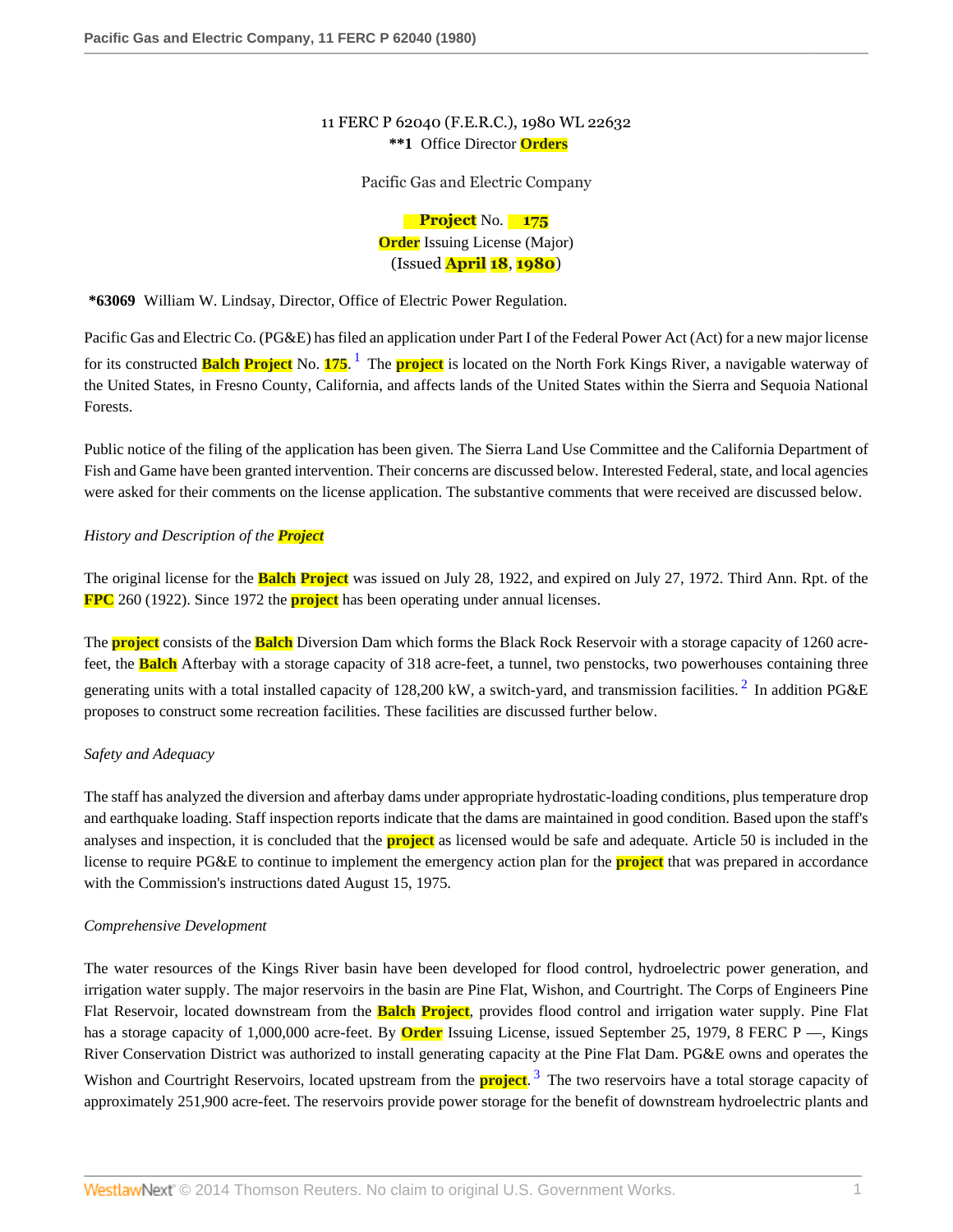will also function as the upper and lower reservoirs for the Helms Pumped Storage **Project** No. 2735. Almost all of the water in the Kings River is used except for excess flood waters.

**\*\*2** The maximum hydraulic capacities of **Balch** No. 1 and No. 2 powerhouses are 213 cfs and 625 cfs, respectively. The combined discharge of 838 cfs is 13 percent greater than the 741 cfs average flow of the North Fork Kings River.

The Commission Staff's Planning Status Report for the Kings River (1974) discussed existing water resource developments and potential future developments within the river basin. The report stated that the only economically feasible future development on the North Fork Kings River then foreseeable **\*63070** was the Helms Pumped Storage **Project**, currently under construction as **Project** No. 2735. The total head between the Wishon Reservoir at full pool elevation 6,550 feet and the Pine Flat Reservoir at elevation 952 feet (an area that includes **Project** No. **175**) is 5,598 feet. The hydroelectric power plants on the river develop all the available head. The only undeveloped head on the mainstream North Fork Kings River is in the 39 square mile drainage area above Wishon reservoir. The run off from this area is insufficient to sustain storage in Wishon Reservoir. Thus, the waters and head of the North Fork Kings River are fully utilized and any additional hydroelectric power would not be economically feasible at this time.

Continued operation of the **project** would provide 128,200 kW of installed capacity producing an average annual generation of 613,600 MWh, utilizing a renewable resource that saves the equivalent of about 1,007,500 barrels of oil or 284,100 tons of coal annually. It is concluded that the **Balch Project**, under the terms and conditions of this license, is best adapted to the comprehensive plan of development of the Kings River Basin for beneficial public uses.

## *Recreation*

PG&E proposed to develop an eight-unit campground near Black Rock Reservoir and an information area that would describe the **project's** hydroelectric function as well as the recreation facilities in the vicinity. PG&E proposed for future installation a total of 20 camping units in the Williams Creek and Tailrace areas. PG&E stated that this future development would be coordinated with the construction of a new Forest Service road through this section of the Sierra National Forest.

The Department of the Interior (Interior) stated that the application should specify who would be responsible for paying for operation and maintenance of the recreation facilities once they are constructed. PG&E stated that the responsibility for operation and maintenance is being determined in its negotiations that should lead to a memorandum of agreement with the Forest Service. Article 40 of the license would require PG&E to file an amended Exhibit R (recreation plan) to show who will operate and maintain the recreation facilities.

The Forest Service recommended that a trail be constructed along the north shore of Black Rock Reservoir to provide fishing access between Black Rock Dam and the river as it enters the reservoir.

In its response PG&E stated that its field survey of the proposed trail found the area to be very steep, unsafe and that such a trail would provide little access to the reservoir shoreline. Staff's analysis support PG&E's conclusion. As an alternative, PG&E proposed a trail from the Haas Tailrace to the headwaters of the reservoir. The Forest Service has indicated that this alternative is acceptable, but that the trail is subject to further review as part of the pending memorandum of agreement. Article 40 of the license provides for the inclusion of an alternative trail in the amended Exhibit R.

**\*\*3** The Forest Service also recommended that a log boom or safety cable be installed to keep persons or boats away from the spillway. PG&E stated that it had installed a safety cable with warning devices upstream of the dam. Article 41 of the license provides for the installation of warning and safety devices.

The Forest Service also requested that PG&E be required to prepare a sign plan that would indicate standards, sizes, materials, and locations of all types of signs within the **project** boundary. PG&E did not object to the sign plan. Section 8.2 of the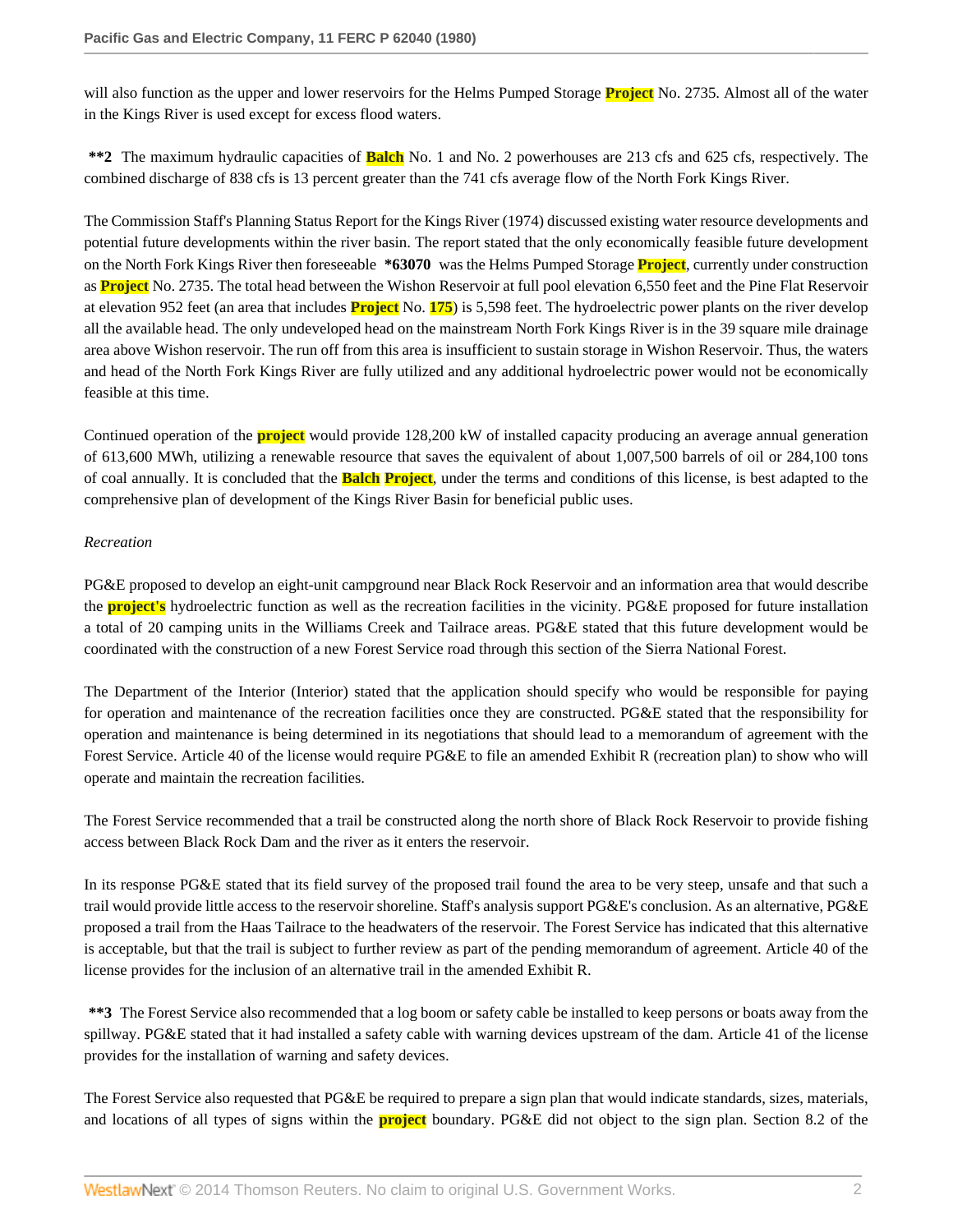Commission's Regulations, **18** [CFR §8.2 \(1979\)](http://www.westlaw.com/Link/Document/FullText?findType=L&pubNum=1000547&cite=18CFRS8.2&originatingDoc=I125a7288393c11db80c2e56cac103088&refType=LQ&originationContext=document&vr=3.0&rs=cblt1.0&transitionType=DocumentItem&contextData=(sc.Search)), requires that a licensee erect and maintain appropriate signs concerning recreational facilities at all points of public access to the **project**.

The Forest Service further recommended that PG&E develop an overlook and interpretive facilities and that PG&E establish a schedule for the initial and ultimate development of the proposed recreation facilities. PG&E had no objection to these recommendations and stated that each would be included in the pending memorandum of agreement. The overlook area and interpretative facilities would enhance the recreational resources at the **project**. Article 40 would require PG&E to file an amended Exhibit R to include these facilities in the recreation plan.

It is noted that there is also an agreement between PG&E and the California Department of Fish and Game (Fish and Game) containing a provision that PG&E shall allow reasonable public access to **project** lands and waters for full utilization for recreational purposes, including fishing and hunting, consistent with **project** operation and safety. Article **18** of the license adequately provides for public access to **project** lands and waters.

## *Project Waters, Minimum Flows, and Temperature Monitoring*

The Resources Agency of California (RAC), Interior, and the Forest Service **\*63071** expressed a need for increased minimum flows and temperature monitoring in the North Fork Kings River below the **project** reservoirs for the protection and improvement of the fisheries resource. PG&E referred to its agreement with Fish and Game dated December 23, 1976, which specifies a schedule of minimum flows and a program for monitoring the water temperature of the river.

The pertinent provisions of the agreement on minimum flows and temperature monitoring would ensure protection and improvement of fish habitat and resources. Articles 38 and 39 provide for minimum flows and temperature monitoring, respectively.

In its petition to intervene, the Sierra Land Use Committee (Sierra) requested that a provision be included in the license that would establish criteria for the use of **project** waters for forest purposes. The Forest Service did not express any interest in the appropriation of **project** waters for its use. The Commission has the authority under Article 12 of the license to require PG&E to release waters for beneficial public uses, including forest purposes, if that should prove advisable in the future. Any proposals of that kind would be evaluated on a case-by-case basis. [4](#page-11-3)

# <span id="page-2-0"></span>*Fish and Wildlife Resources*

**\*\*4** Interior claimed that PG&E's discussion of the fish and wildlife resources was not an adequate assessment of the **project's** impact on the resources. Interior stated that the assessment should include an analysis of the planned flow releases on aquatic life and habitat, a discussion of the use of the **project** area by various mammals and birds, and a plan for preserving, enhancing, and mitigating affected fish and wildlife resources. Interior also recommended that PG&E, in consultation with state and federal agencies conduct a survey of the **project** area to determine the nesting sites of the southern bald eagle and other endangered species and develop and implement a plan to ensure that any sites found would be protected from disturbance.

In its response PG&E noted that a study had been conducted to measure the impacts of the planned flow releases on the aquatic habitat. PG&E stated that since the **project** had been in existence for more than 45 years (no new construction other than recreational facilities is planned), there is no need for developing a plan to preserve or enhance wildlife and wildlife habitat at this time. PG&E stated that it had conducted raptor studies which surveyed virtually all of the **project** area in 1973-74, and in 1977 in conjunction with wildlife surveys and studies made for **Project** No. 2735.

<span id="page-2-1"></span>The terms of the agreement between PG&E and Fish and Game (incorporated in part in Articles 38 and 39) are adequate to ensure protection of aquatic fish and habitat. Additionally, Article 42 is included in the license to provide for the development and implementation of a plan for protecting areas used by endangered bird species.<sup>[5](#page-11-4)</sup>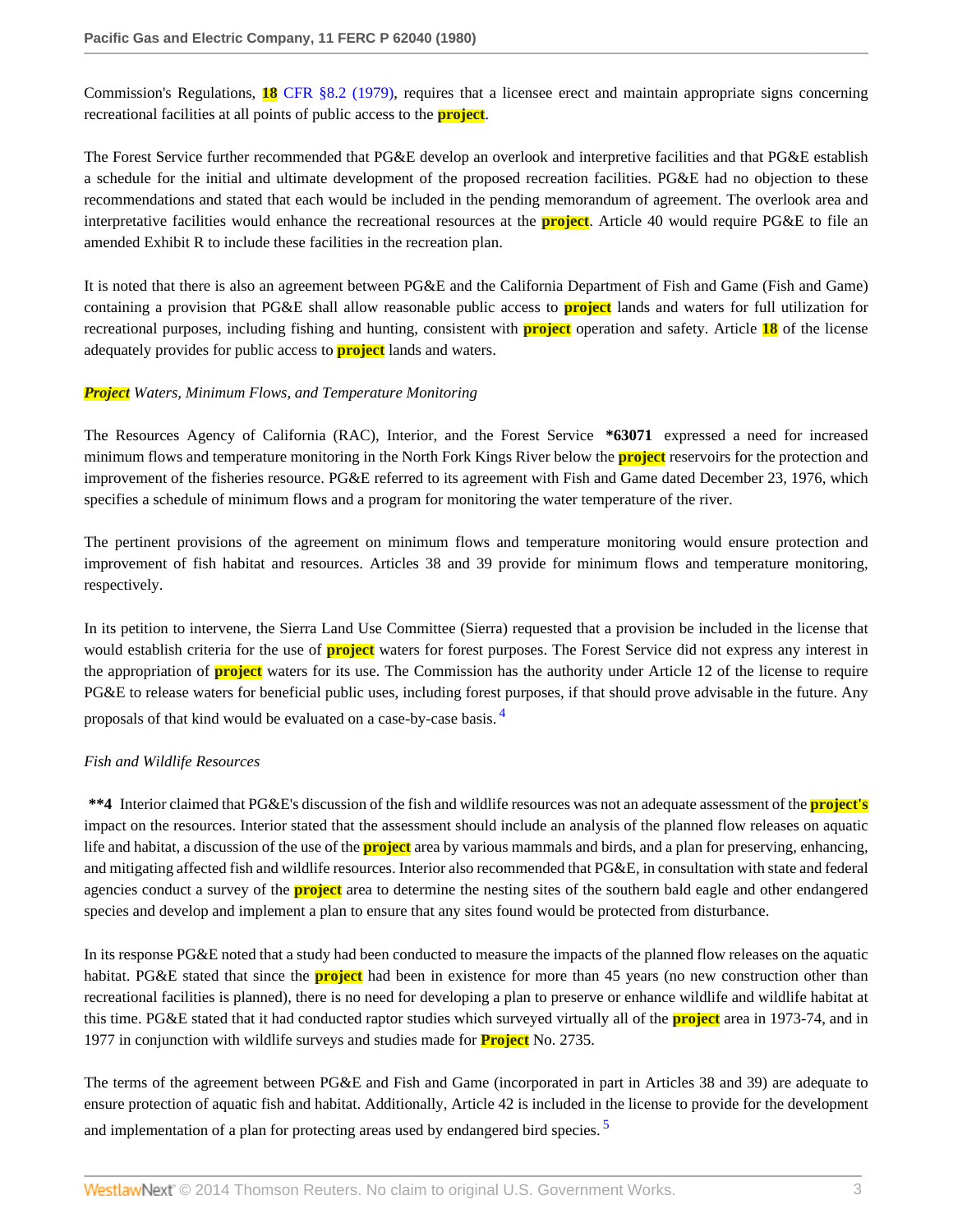The Forest Service recommended that PG&E be required to consult with Federal, state, and other appropriate environmental agencies to ensure continued protection and development of natural resources in the **project** area. RAC noted that the agreement between Fish and Game and PG&E is expected to result in the management of **project** lands and timber to encourage preservation or enhancement of wildlife resources. PG&E agreed to the Forest Service recommendations. The standard articles included in this license provide for the land and timber management measures that were requested by the Forest Service.

## *Cultural Resources*

<span id="page-3-0"></span>RAC and Interior stated that the results of the archeological survey indicated that further inquiry is necessary to assess two groups of petroglyphs (drawings on rocks) for possible inclusion in the National Register of Historic Sites. RAC noted that PG&E had not consulted with the State Historic Preservation Officer (SHPO). The Forest Service recommended that PG&E file a plan for approval indicating measures to survey, preserve, analyze, and report cultural resources which might be affected by PG&E activities. PG&E stated that it would comply with any reasonable Commission requirements for protection of cultural resources. Continued operation and maintenance of the **project** would not affect cultural resources. [6](#page-11-5) Article 43 requires PG&E to consult with the SHPO before future construction at the **project**, to determine if any mitigative measures are necessary to protect cultural resources in the **project** area. Inclusion of such an article is standard Commission policy in these circumstances. *See,* S.D. Warren, **Project** No. 289, **Order** Denying Rehearing (issued Feb. 19, **1980**, [10 FERC P 61,153\).](http://www.westlaw.com/Link/Document/FullText?findType=Y&serNum=1980171390&pubNum=920&originationContext=document&vr=3.0&rs=cblt1.0&transitionType=DocumentItem&contextData=(sc.Search))

## *Reservoir Operation and Maintenance*

**\*\*5** RAC stated that there is a need to minimize adverse impacts of sluicing of silt from the **project** reservoirs. PG&E has agreed to notify the Regional Manager of Fish and Game two days prior to initiating sluicing operations. Fish and Game agreed to notify the appropriate federal and state agencies of the proposed sluicing operations and to obtain their recommendations. In an emergency the **\*63072** agreement provides that PG&E may start sluicing operations and will immediately notify the Regional Manager. There is a need for control of the sluicing activities at the **project** in **order** to eliminate unnecessary disturbance of aquatic resources in the river. Article 44 incorporates into the license the provisions of the agreement relating to sluicing operations.

The Forest Service recommended that the dredging operation plans be reviewed by Fish and Game and that waste water discharges from the **project** comply with requirements established by the Central Valley Water Quality Control Board. The Forest Service also recommended that lands and water surfaces within the high water line of the reservoirs be kept clear, that hazardous dead trees be removed, and that unneeded material from the clearing operations be disposed of properly and promptly. PG&E agreed to these recommendations of the Forest Service. PG&E entered into an agreement with RAC to review all dredging plans to increase storage or assure operability of reservoir facilities.

The standard license articles would adequately provide for the clearing of **project** lands and waters, the removal of hazardous dead trees, and disposal of debris. Staff concludes that the agreement between PG&E and RAC adequately provides for consultation concerning dredging. No action is taken on waste water, because there is no indication that waste water results from **project** operation including recreational facilities.

The Corps requested that during flood periods the **project** be operated so that flows below **Balch** Afterbay Dam would not exceed those flows that would occur under natural conditions. PG&E stated that it accepted the Corps request. Article 45 reflects this request.

The Forest Service recommended that a provision be included in the license to ensure adequate management of solid wastes within the **project** area. PG&E had no objection to such a condition. Article 46 is included in the license to address the Forest Service recommendation.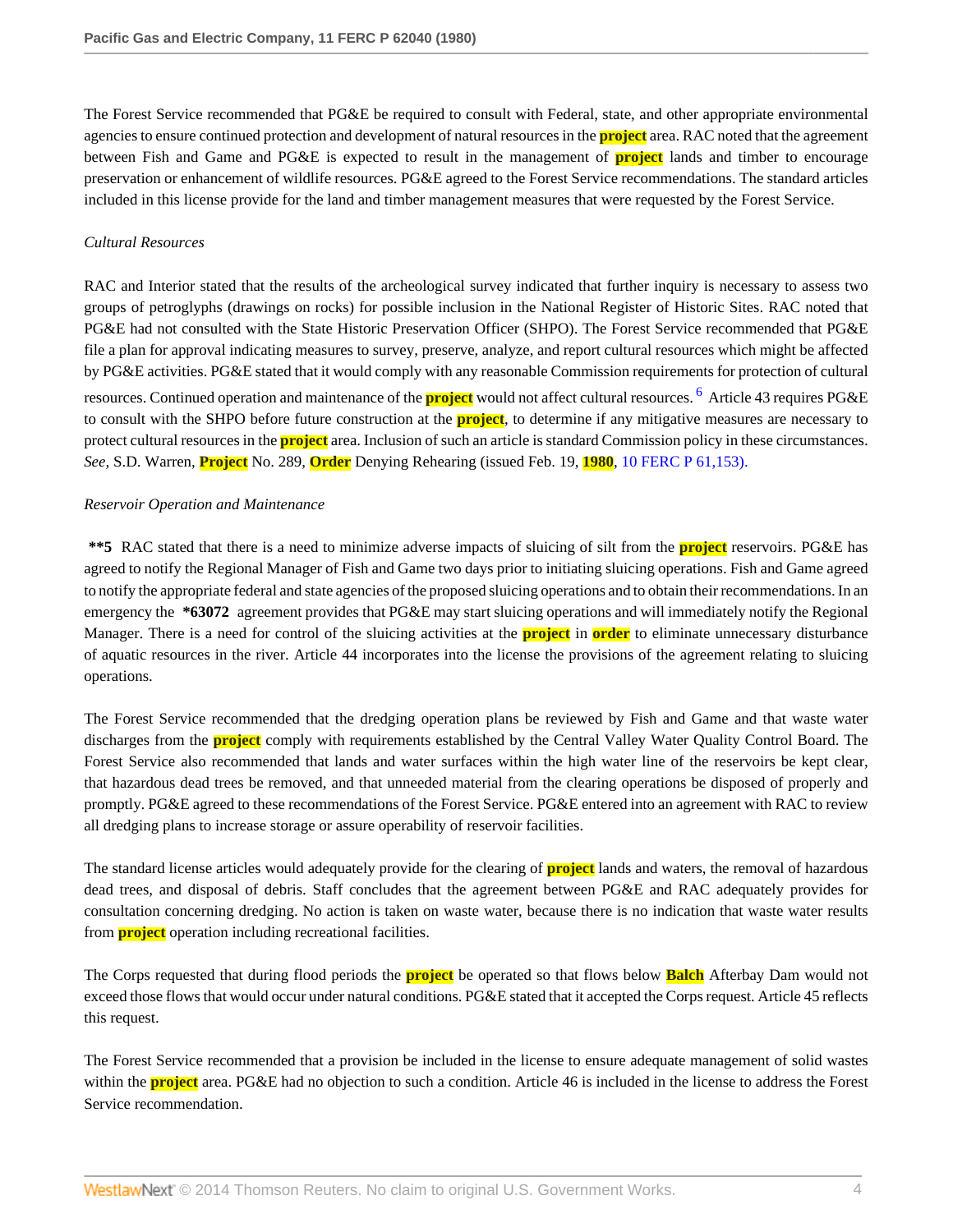#### *Environmental Concerns*

The **Balch Project** does not have heavy recreational use because there exist more desirable facilities nearby and because of inhibiting terrain and safety considerations at the **project**. Brown and rainbow trout are present in Black Rock Reservoir, in the five mile stretch of the North Fork Kings River between the reservoir and **Balch** Afterbay, in **Balch** Afterbay, and in the river downstream. Water quality is not altered by the water flowing through the hydroelectric facilities. The California Water Resources Control Board has issued a water quality certificate for the **Balch Project**.

Minimum flow releases are currently made from Black Rock Reservoir and the **Balch** Afterbay to benefit the fishery and wildlife resources associated with the **project**. The two streams (Black Rock Creek and Weir Creek) from which diversions are made between **April** and November, have generally steep gradients, bedrock bottoms, and are bordered by alternating dense riparian vegetation and open banks. No fish were observed in either stream during recent surveys.

**\*\*6** California mule deer, various game birds, and numerous small mammals and birds are found in the **project** area. Waterfowl make only minor use of the **project** area. The endangered southern bald eagle has been sighted in the area. Article 42 requires PG&E to develop and implement a plan to protect areas within the **project** used by endangered species.

No new development is authorized by this license except for recreational facilities. Any environmental disturbance during development of those facilities will be minor and temporary. In light of all these facts, it is concluded that the issuance of this license for **Project** No. **175** is not a major federal action significantly affecting the quality of the human environment.

#### *Federal Takeover*

No federal agency has recommended takeover of the **project** by the United States government. There appears to be no reason why federal takeover of the **project** would better serve the public interest than would continued operation and maintenance of the **project** by PG&E under the terms and conditions of this license. Therefore, federal takeover of the **project** will not be recommended.

#### *License Term*

<span id="page-4-0"></span>PG&E does not propose any additional development for the **Balch Project**. Under that circumstance, Commission policy on relicensing generally provides for a term expiring 30 years from the end of the prior long-term license.<sup>[7](#page-11-6)</sup> Longer terms are afforded for **projects** involving proposals for redevelopment, in **order** to encourage more complete development of the available water resources. Here, however, the purpose of that policy is inapplicable because the relevant reach of the river is already fully developed. Moreover, there is another significant consideration in this case relevant to license term.

**\*63073** The **Balch Project** is integrated and hydraulically coordinated with both the Kings River **Project** No. 1988, even sharing its forebay and afterbay with two developments of that **project**, and the Helms Pumped Storage **Project** No. 2735, which in turn uses two reservoirs of **Project** No. 1988. Although separately licensed, the three **projects** together actually constitute but one " complete unit of development." See Section 3(11) of the Act. It is generally desirable to synchronize the license terms of closely related licensed **projects** that are part of one complete unit of development. It is impossible to do that fully here, because the license for **Project** No. 1988 expires in early 1985 and the license for **Project** No. 2735 does not expire until 2026. Since the purpose of the usual limit on a new license term is inapplicable here, greater synchronization of the license terms of the complete unit of development is desirable for administrative efficiency, and this license contains adequate open-ended conditions to deal with changing future conditions, the license for **Project** No. **175** will be made coterminous with that for **Project** No. 2735.

#### *It is ordered:*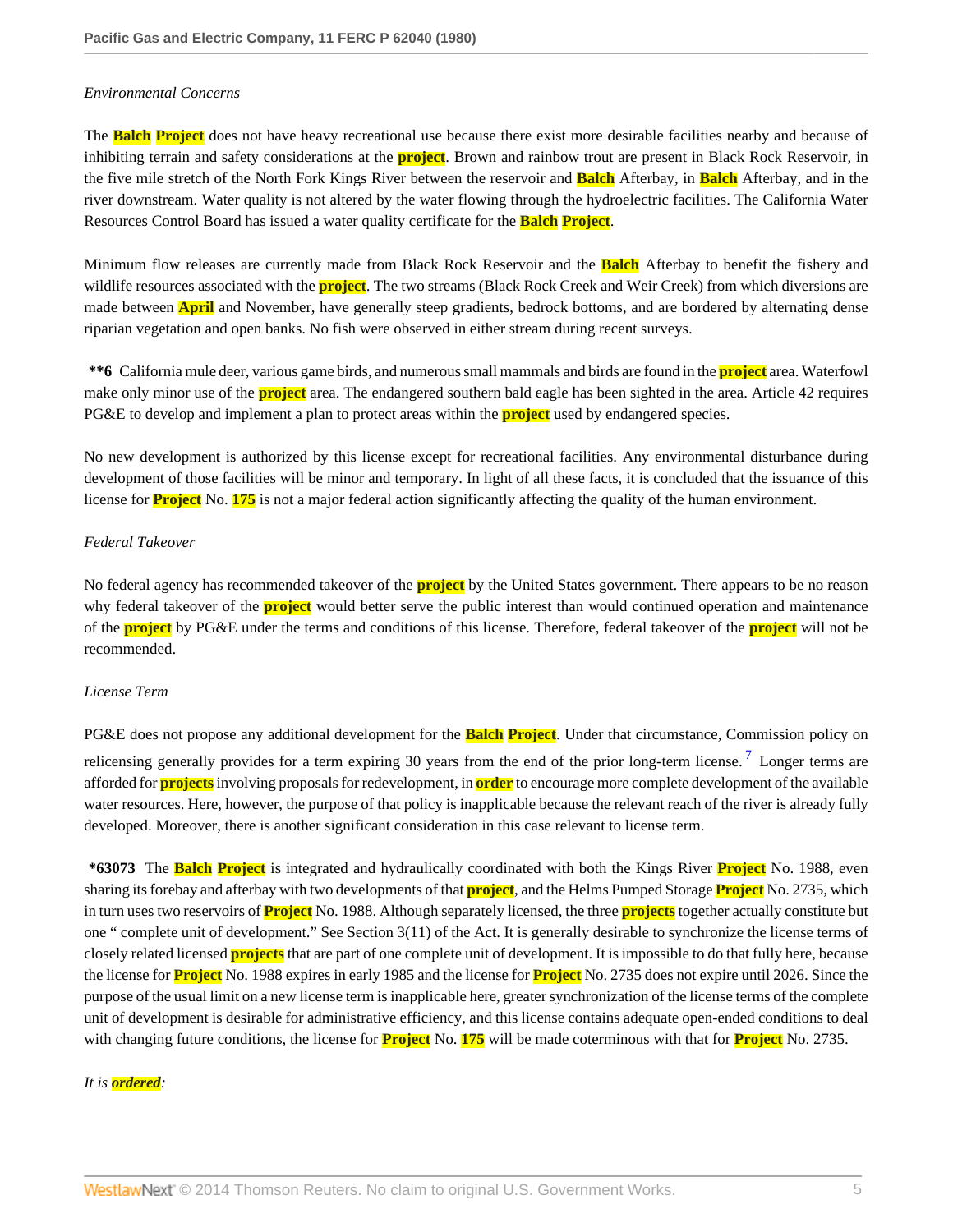(A) This license is issued to Pacific Gas and Electric Company (Licensee) under Part I of the Federal Power Act (Act), effective the first day of the month in which it is issued and terminating **April** 30, 2026, for the continued operation and maintenance of the **Balch Project** No. **175**, located in Fresno County, California on the North Fork Kings River, a navigable water of the United States, and affecting lands of the United States within the Sierra and Sequoia National Forests. This license is subject to the terms and conditions of the Act, which is incorporated by reference as part of the license, and subject to the Regulations the Commission issued under the provisions of the Act.

**\*\*7** (B) The **Balch Project** No. **175** consists of:

(1) all lands, to the extent of the Licensee's interest in those lands, constituting the **project** area and enclosed by the **project** boundary, the **project** area and **project** boundary being shown and described by certain exhibits which form part of the application for license and which are designated and described as:

Exhibit FERC No. **175**- Showing

J 114 General MapBalch **Project**

K-1 115 Diversion Reservoir and

Tunnel

K-2 116 Tunnel and Penstock

K-3 117 Profile of Tunnel

K-4 118 Afterbay, Road and Trans

mission Line

K-5 119 Transmission Lines

K-6 120 Transmission Lines

K-7 121 Transmission Lines

K-8 122 Transmission Lines

K-9 123 Transmission Lines

K-10 124 Transmission Lines

K-11 125 Transmission Lines

K-12 126 Transmission Lines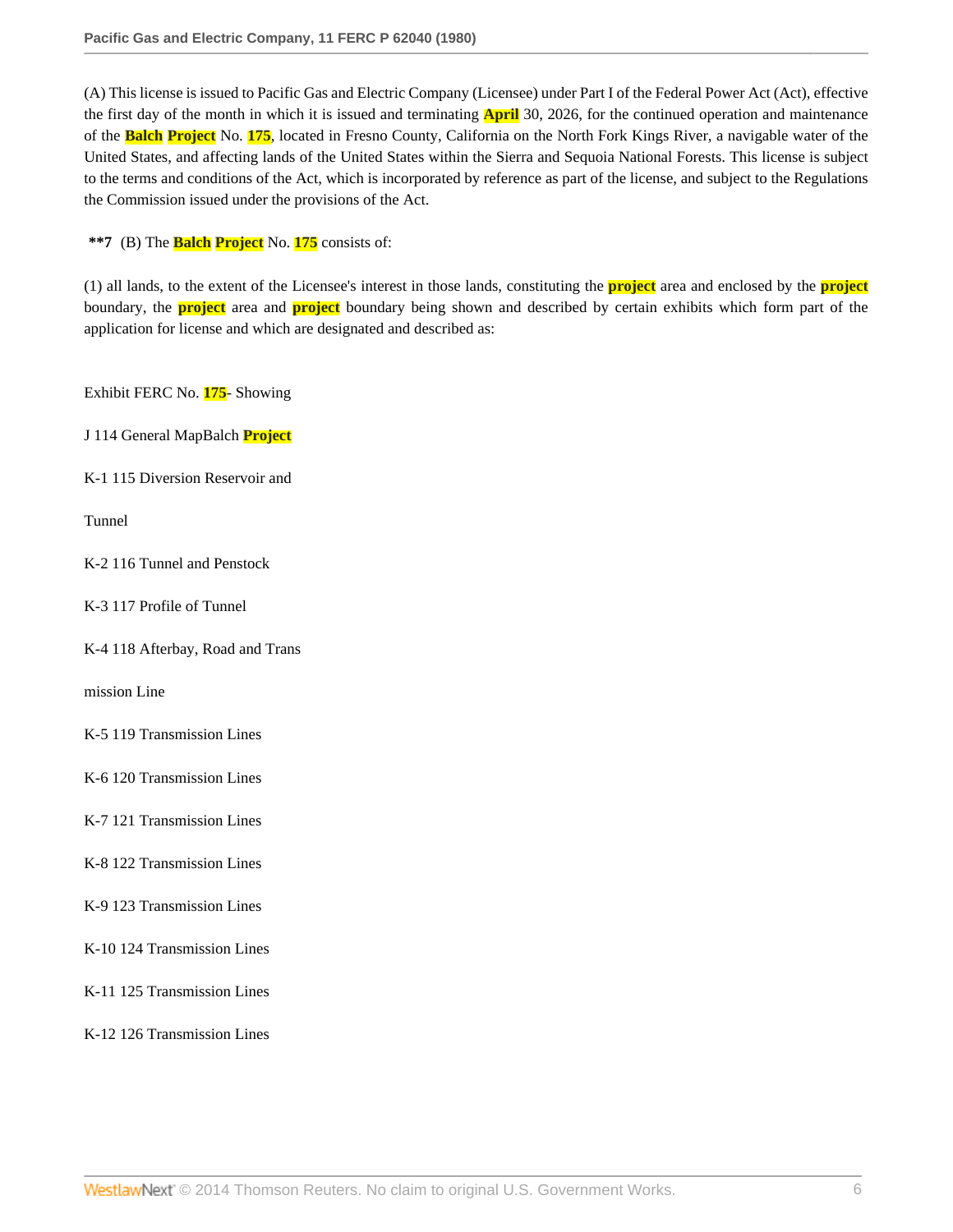(2) **Project** works consisting of: (a) **Balch** Diversion Dam, a concrete arch structure with a crest (spillway) length of 376 feet at elevation 4,098 feet (U.S.G.S.) and maximum height of 135 feet which contains (i) a 60-inch and two 30-inch diameter sluice gates and (ii) a 12-inch diameter fish water release pipe; (b) Black Rock Reservoir (formed by **Balch** Diversion Dam) having gross storage capacity of 1,260 acre-feet with surface area of 35 acres; (c) a tunnel 19,336 feet in length leading from Black Rock Reservoir to the head of the penstocks (flows in the tunnel are supplemented by two 10-inch diameter steel pipe feeders—one from Black Rock Creek and one from Weir Creek); (d) two penstocks, each about 4,900 feet long; (e) **Balch** No. 1 powerhouse and related facilities, including one 40,000-horsepower turbine connected to a 31,000-kW generator, a 13.  $^2/_{115}$  kV transformer bank, and a 22-mile-long, 115-kV transmission line terminating at Piedra Junction; (f) **Balch** No. 2 powerhouse and related facilities, including two 67,000-horsepower turbines connected to two 48,600 kW generators, two 13.  $\frac{8}{230}$ -kV transformers and two short 230-kV tap lines to Licensee's 230-kV Hass transmission line of **Project** No. 1988; (g) **Balch** Afterbay Dam, a concrete arch structure with a crest (spillway) length of 238 feet at elevation 1,704 feet and a maximum height of 179 feet containing one 60-inch and **\*63074** one 30-inch sluice gate and two 22-inch needle valve outlets; (h) **Balch** Afterbay, having a gross storage capacity of 318-acre-feet with a surface area of 7 acres; and (i) appurtenant facilities.

The location, nature and character of these **project** works are generally shown and described by the previously mentioned exhibits and specifically described by the following exhibits:

Exhibit L FERC No. **175**- Showing

1 127 Plan and Section of **Balch**

Diversion Dam

2 128 Intake, Surge Chamber and

Tunnel Sections

3 129 Plan, Profile, and Details

of Penstocks

4 130 Plan and Section of Power

house No. 1

5 131 Plan and Sections of Power

house No. 2

6 132 Plan and Section of **Balch**

Afterbay Dam

*Exhibit M:* Consisting of 4 typewritten pages entitled "General Description and General Specifications of Mechanical, Electrical, and Transmission Equipment" filed February 4, 1975.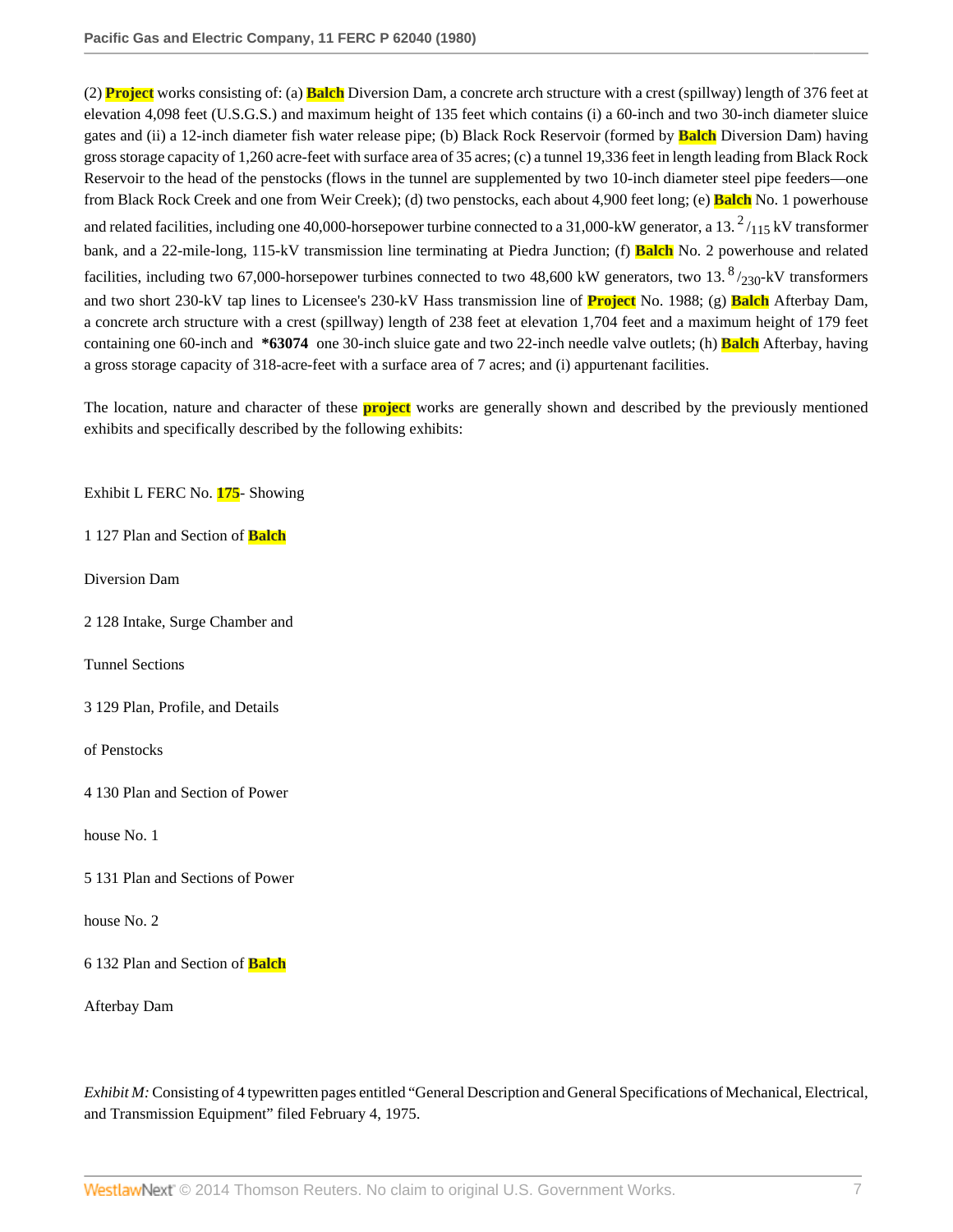*Exhibit R:* Consisting of 11 pages of text and one drawing (FERC No. **175**-133) filed February 4, 1975.

*Exhibit S:* Consisting of 8 pages of text filed February 4, 1975, entitled "Fish and Wildlife".

(3) All of the structures, fixtures, equipment, or facilities used or useful in the maintenance and operation of the **project** and located on the **project** area, all portable property which may be employed in connection with the **project**, located on or off the **project** area, as approved by the Commission, and all riparian or other rights which are necessary or appropriate in the maintenance or operation of the **project**.

(C) Exhibits J, L, M, and S, designated and described in **Ordering** Paragraph (B) are approved and made a part of this license. Exhibit K, designated and described in **Ordering** Paragraph (B), fails to define the **project** boundary clearly and show precisely the amount of U.S. lands within the **project** and is approved only to the extent that it shows the general location of the **project** facilities. Article 47 requires the filing of revised Exhibit K. Exhibit R, designated and described in **Ordering** Paragraph (B), is approved subject to Article 40 below.

**\*\*8** (D) This license is also subject to Articles 1 through 37 set forth in Form L-5 (Revised October 1975), entitled "Terms and Conditions of License for Constructed Major **Project** Affecting Navigable Waters and Lands of the United States," attached to (See 54 **FPC** 1832) and made a part of the license. This license is also subject to the following special conditions set forth as additional articles:

*Article 38.* Pending further **order** by the Commission, on its own motion or at the request of others, the Licensee shall maintain the following continuous minimum regulated flows in the North Fork Kings River:

Normal Years Dry Years

(as defined by California

Department of Water

Resources)

June 1- Dec. 1-

Source November May 31 Year Round

31

(a) From Black Rock

Reservoir,

measured at PG&E

Gage KI-9

(USGS 11-2162.00) 5 cfs 2.5 cfs 2.5 cfs

(b) From **Balch** After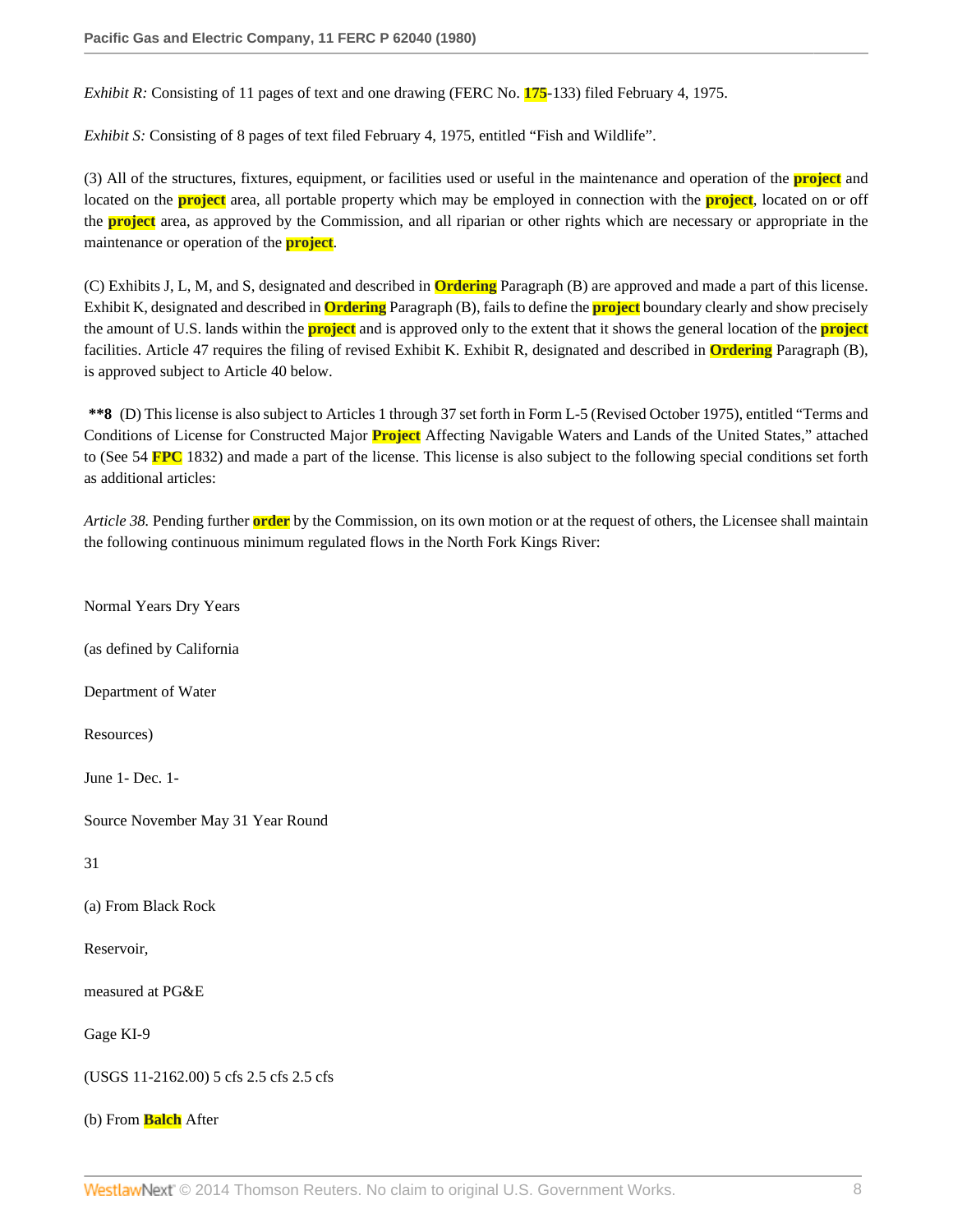bay, measured at

PG&E Gage KI-21

(USGS 11-2165.00) 15 cfs 10 cfs 10 cfs

(c) River flow, measured

at PG&E Gage KI-22

(USGS 11-2184.00) 30 cfs 30 cfs 20 cfs

**\*63075** These flows may be modified temporarily during and to the extent required: (1) for performance of required maintenance of the dams and their outlet facilities; (2) by operating emergencies beyond the control of the Licensee; and (3) in the interest of public safety. The licensee shall notify the manager of Region IV of the California Department of Fish and Game, or his authorized representative in Fresno, at least two days prior to any such departure, except during emergencies.

*Article 39.* Licensee shall, in cooperation with the California Department of Fish and Game, conduct a four-year water temperature monitoring program to determine if the water temperature criteria, as set forth in the agreement between the California Department of Fish and Game and Licensee, can be met with the minimum flows specified in Article 38. Within six months of completion of the study, Licensee shall file for approval, with a copy to the Department of Fish and Game, a final report which shall set forth any recommendations for changing the minimum flows from **Balch** Afterbay required in Article 38.

*Article 40.* Licensee shall, within one year from the date of issuance of this license, file for approval an amendment to the Exhibit R that shall include, but need not be limited to: (1) the location of the proposed access trail from the Hass Tailrace to the headwaters of Black Rock Reservoir; (2) the location, type, and number of facilities at the proposed overlook; (3) a schedule for initial and ultimate development of proposed recreational facilities; (4) a statement indicating who will operate and maintain **project** recreational facilities; and (5) any other proposed changes in Exhibit R that may result from the memorandum of agreement between Licensee and the U.S. Forest Service. Licensee shall at the same time file with the Commission a copy of any signed agreement between the Forest Service and Licensee.

*Article 41.* The Licensee shall, to the satisfaction of the Commission's authorized representative, install and operate any signs, lights, sirens, barriers, or other devices that may reasonably be needed to warn the public of fluctuations in flow from the **project** and to protect the public in its recreational use of **project** lands and waters.

*Article 42.* Licensee shall consult with the California Department of Fish and Game and the U.S. Fish and Wildlife Service in developing and implementing a plan for protecting areas within the **project** used by endangered bird species, and within one year from the date of this license, shall file the plan with the Commission.

**\*\*9** *Article 43.* Prior to the commencement of any construction or development of any **project** works or other facilities at the **project**, the Licensee shall consult and cooperate with the State Historic Preservation Officer (SHPO) to determine the need for, and extent of, any archeological or historic resource surveys and any mitigative measures that may be necessary. The Licensee shall provide funds in a reasonable amount for such activity. If any previously unrecorded archeological or historic sites are discovered during the course of construction, construction activity in the vicinity shall be halted, qualified archeologist shall be consulted to determine the significance of the sites, and the Licensee shall consult with the SHPO to develop a mitigation plan for the protection of significant archeological or historic resources. If the Licensee and the SHPO cannot agree on the amount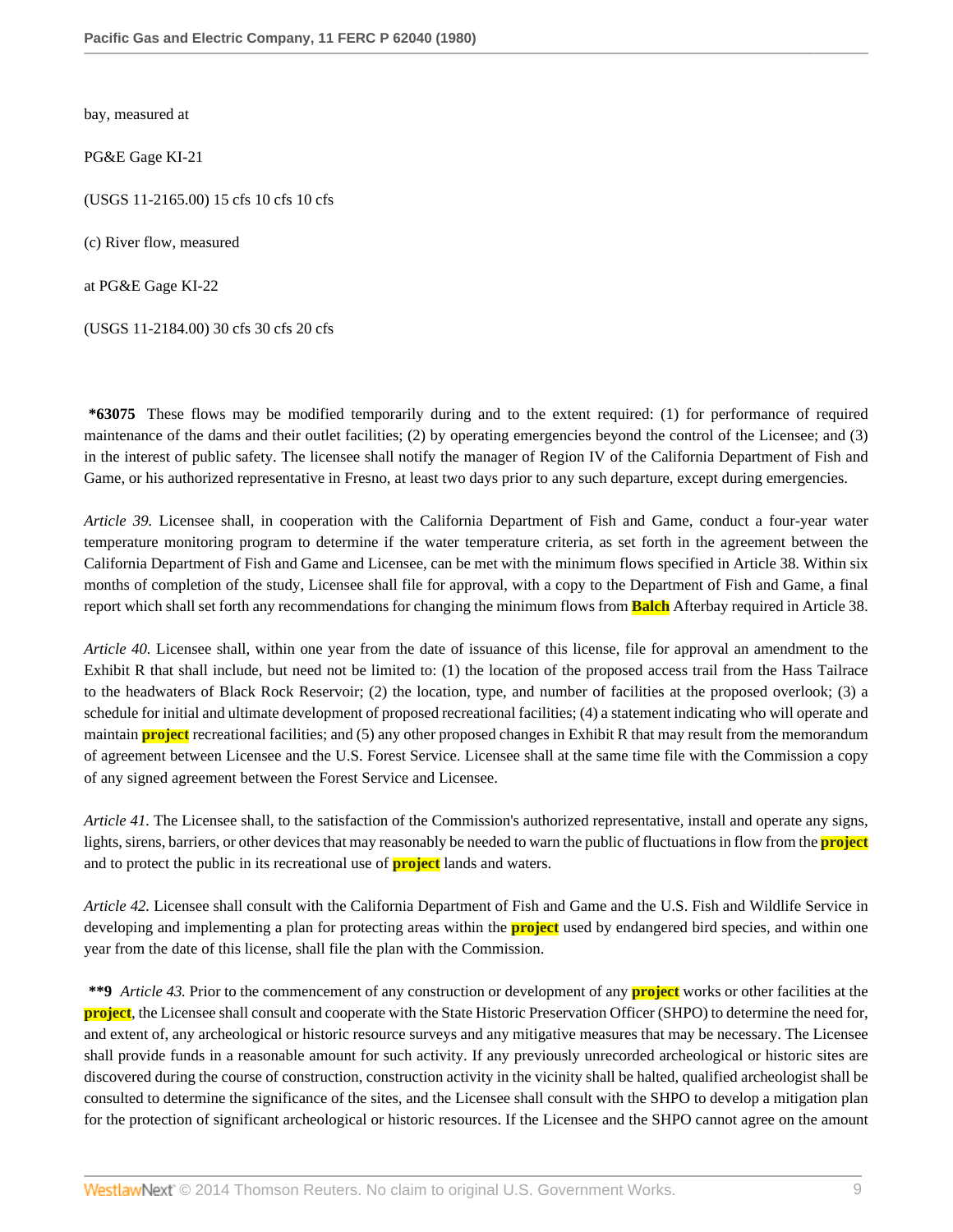of money to be expended on archeological or historic work related to the **project**, the Commission reserves the right to require the Licensee to conduct, at its own expense, any such work found necessary.

*Article 44.* The Licensee shall, two days prior to initiating any sluicing operation, notify the Manager of Region IV of the California Department of Fish and Game, or his authorized representative in Fresno, and obtain and follow recommendations to minimize adverse impacts on aquatic resources. In case of emergency, Licensee may start sluicing operations, or take other measures as required, without prior consultation, but shall immediately notify the Manager, or Region IV or his representative.

*Article 45.* Licensee shall, during flood periods, operate the **project** to ensure that peak river flow below **Balch** Afterbay does not exceed that which would have occurred in the absence of the **project**.

*Article 46.* Licensee shall, in cooperation with the California State Department of Public Health and in compliance with Federal, State, and local regulations, plan and provide for the collection, storage, and disposal of solid wastes generated through public use of **project** lands and waters, and shall, within one year from the date of issuance of this **order**, file with the Commission a solid waste management plan which has been approved by the California State Department of Public Health. This plan **\*63076** shall provide: (a) the location of solid waste receptacles to be provided at public areas, including campgrounds, picnicking areas, and other use areas; (b) schedules for collection for the above receptacles; (c) provisions for including in the subject plan any public use areas as they are developed; and (d) the location of disposal sites and methods of disposal.

*Article 47.* Licensee shall file for approval, within one year of the date of issuance of this license a revised Exhibit K, showing clearly the **project** boundary and the amount of U.S. lands occupied by the **project**.

*Article 48.* In the interest of protecting and enhancing the scenic, recreational, and other environmental values of the **project**, Licensee: (1) shall supervise and control the use and occupancy of **project** lands and waters; (2) shall prohibit, without further Commission approval, the further use and occupancy of **project** lands and waters other than as specifically authorized by this license; (3) may authorize, without further Commission approval, the use and occupancy of **project** lands and waters for landscape plantings and the construction, operation, maintenance of access roads, power and telephone distribution lines, piers, landings, boat docks, or similar structures and facilities, and embankments, bulkheads, retaining walls, or other similar structures for erosion control to protect the existing shoreline; (4) shall require, where feasible and desirable, the multiple use and occupancy of facilities for access to **project** lands and waters; and (5) shall ensure to the satisfaction of the Commission's authorized representative that all authorized uses and occupancies of **project** lands and waters: (a) are consistent with shoreline aesthetic values, (b) are maintained in good state of repair, and (c) comply with State and local health and safety regulations. Under item (3) of this Article, Licensee may, among other things, institute a program for issuing permits to a reasonable extent for the authorized types of use and occupancy of **project** lands and waters. Under appropriate circumstances, permits may be subject to the payment of a fee in a reasonable amount. Before authorizing construction of bulkheads or retaining walls, Licensee shall: (a) inspect the site of the proposed construction, (b) consider whether the planting of vegetation or the use of riprap would be adequate to control erosion at the site, and (c) determine that the proposed construction is needed. If an authorized use of occupancy fails to comply with the conditions of this Article, or with any reasonable conditions imposed by the Licensee for the protection of the environmental quality of **project** lands and waters, Licensee shall take appropriate action to correct the violations, including, if necessary, cancellation of the authorization and removal of any noncomplying structures or facilities. Licensee's consent to an authorized use or occupancy of **project** lands and waters shall not, without its express agreement, place upon the Licensee any obligation to construct or maintain any associated facilities.

**\*\*10** *Article 49.* The Licensee shall pay the United States the following annual charges, effective the first day of the month in which the license is issued:

(a) For the purpose of reimbursing the United States for the cost of administration of part I of the Act, a reasonable annual charge as determined by the Commission in accordance with the provisions of its Regulations in effect from time to time. The authorized installed capacity for that purpose is 170,900 horsepower.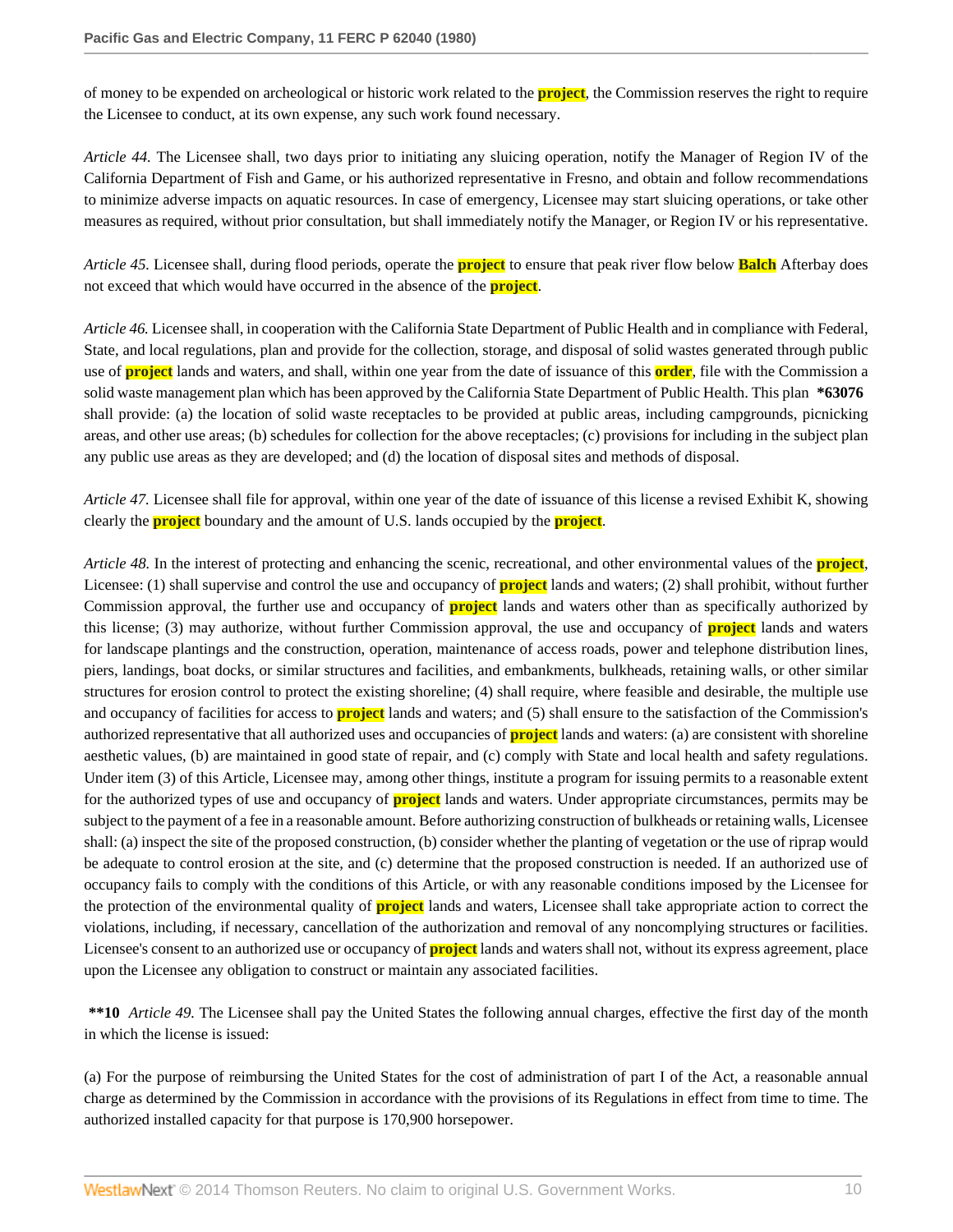(b) For the purpose of recompensing the United States for the use, occupancy and enjoyment of its lands, exclusive of transmission line rights-of-way, a reasonable annual charge as determined by the Commission in accordance with the provisions of its Regulations in effect from time to time. The amount of those lands will be determined later.

(c) For the purpose of recompensing the United States for the use, occupancy and enjoyment of its lands for transmission line rights of way, a reasonable annual charge as determined by the Commission in accordance with the provisions of its Regulations in effect from time to time. The amount of those lands will be determined later.

*Article 50.* Licensee shall implement, and modify when appropriate, the emergency action plan on file with the Commission designed to provide an early warning to upstream and downstream inhabitants and property owners if there should be an impending or actual sudden release of water caused by an accident to, or failure of, **project** works. That plan shall include: instructions to be provided on a continuing basis in event of an emergency; detailed and documented plans for notifying law enforcement agents, appropriate Federal, State, and local agencies, operators of water-related facilities, and those residents and owners of properties that could be endangered; actions that would be taken to reduce the inflow to the reservoir; if possible, by limiting the outflow from upstream dams or control structures; and actions to reduce downstream flows by controlling the outflow from dams located on tributaries to the stream on which the **project** is located. Licensee shall also maintain on file with the Commission a \*63077 summary of the study used as a basis for determining the areas that may be affected by an emergency, including criteria and assumptions used. Licensee shall monitor any changes in upstream or downstream conditions which may influence possible flows or affect areas susceptible to damage, and shall promptly make and file with the Commission appropriate changes in the emergency action plan. The Commission reserves the right to require modifications to the plan.

*Article 51.* Pursuant to Section 10(d) of the Act, a specified reasonable rate of return upon the net investment of the **project** shall be used for determining surplus earnings of the **project** for the establishment and maintenance of amortization reserves. Onehalf of the **project** surplus earnings, if any, accumulated under the license, in excess of the specified rate of return per annum on the net investment, shall be set aside in a **project** amortization reserve account as of the end of each fiscal year: Provided, that, if to the extent that there is a deficiency of **project** earnings below the specified rate of return per annum for any fiscal year under the license, the amount of such deficiency shall be deducted from the amount of any surplus earnings accumulated thereafter until absorbed, and one-half of the remaining surplus earnings, if any, thus cumulatively computed, shall be set aside in the **project** amortization reserve account; and the amounts thus established in the **project** amortization reserve account shall be maintained until further **order** of the Commission.

**\*\*11** The annual specified reasonable rate of return shall be the sum of the weighted cost components of long-term debt, preferred stock, and the cost of common equity, as defined herein. The weighted cost components for each element of the reasonable rate of return is the product of its capital ratios and cost rate. The current ratios for each of the above elements of the rate of return shall be calculated annually based on an average of 13 monthly balances of amounts properly includable in the Licensee's long-term debt and proprietary capital accounts as listed in the Commission's Uniform System of Accounts. The cost rates in such ratios shall be the weighted average cost of long-term debt and preferred stock for the year, and the cost of common equity shall be the interest rate on 10-year government bonds (reported as the Treasury Department's 10-year constant maturity series) computed on the monthly average for the year in question plus four percentage points (400 basis points).

(e) This **order** is final unless a petition appealing it to the Commission is filed within 30 days from the date of its issuance, as provided in Section 1.7(d) of the Commission's Regulations, **18** CFR 1.7(d) [as amended in Docket No. RM79-59 (July 23, 1979, FERC Statutes and Regulations P 30,068) and Docket No. RM78-19 (August 14, 1978, FERC Statutes and Regulations P 30,016).] The filing of a petition appealing this **order** to the Commission or an application for rehearing as provided in Section 313(a) of the Act does not operate as a stay of the effective date of this license or of any other date specified in this **order**, except as specifically **ordered** by the Commission. The Licensee's failure to file a petition appealing this **order** to the Commission shall constitute acceptance of this license. In acknowledgment of acceptance of this license and its terms and conditions, it shall be signed for the Licensee and returned to the Commission within 60 days from the date this **order** is issued.